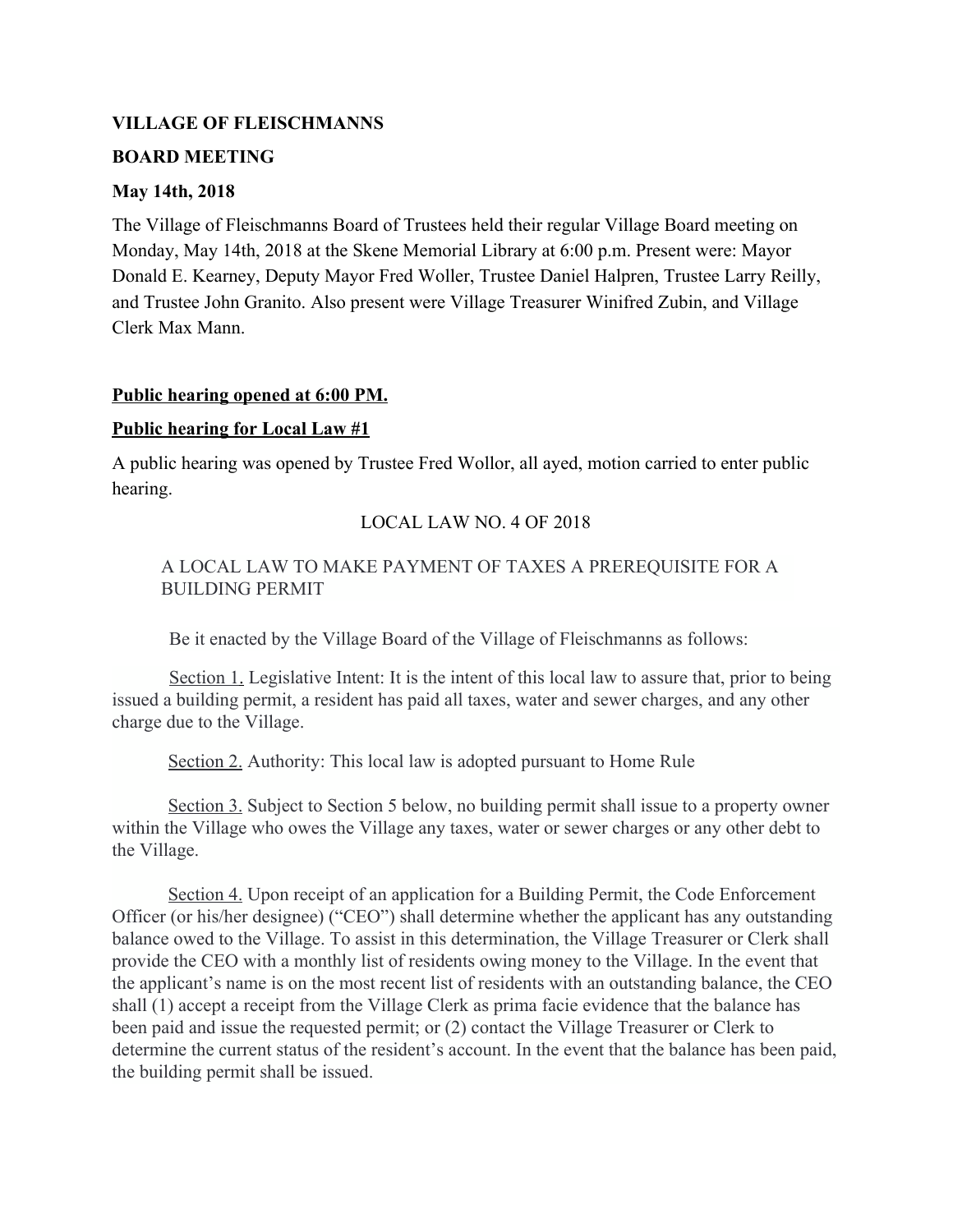Section 5. The requirements of this Local Law shall be suspended for a period of sixty days following the expiration of any state of emergency declared by the Mayor. At other times the requirements of this Local Law may be waived by a majority of the Village Board upon an application from a property owner showing hardship.

Section 6. Severability: If any clause, sentence, paragraph, subdivision, or part of this Local Law or the application thereof to any person, firm or corporation, or circumstance, shall be adjudicated by any court of competent jurisdiction to be invalid or unconstitutional, such

order or judgment shall not affect, impair, or invalidate the remainder thereof, but shall be confined in its operation to the clause, sentence, paragraph, subdivision, or part of this Local Law or in its application to the person, individual, firm or corporation or circumstance, directly involved in the controversy in which such judgment or order shall be rendered.

Section 7. This local law shall take effect immediately upon filing with the Secretary of State.

# ATTEST:

I hereby certify that the local law annexed hereto, designated as Local Law No. 4 of 2018 of the Village of Fleischmanns was duly passed by the Town Board on \_\_\_\_\_\_\_\_\_\_\_, 2018, in accordance with the applicable provisions of law.

I further certify that I have compared the preceding local law with the original on file in this office and that the same is a correct transcript therefrom and of the whole of such original local law as duly adopted.

Max Mann Village Clerk

Date: May 14th, 2018

# **Minutes Review**

Minutes from the previous Board Meeting taking place on April 9th, 2018 were read. Motion made by Trustee Fred Woller to accept minutes, all ayed, motion carried.

## **Board Meeting Opened at 6:13 PM**

 $\mathcal{L}_\text{max}$  , where  $\mathcal{L}_\text{max}$  , we have the set of  $\mathcal{L}_\text{max}$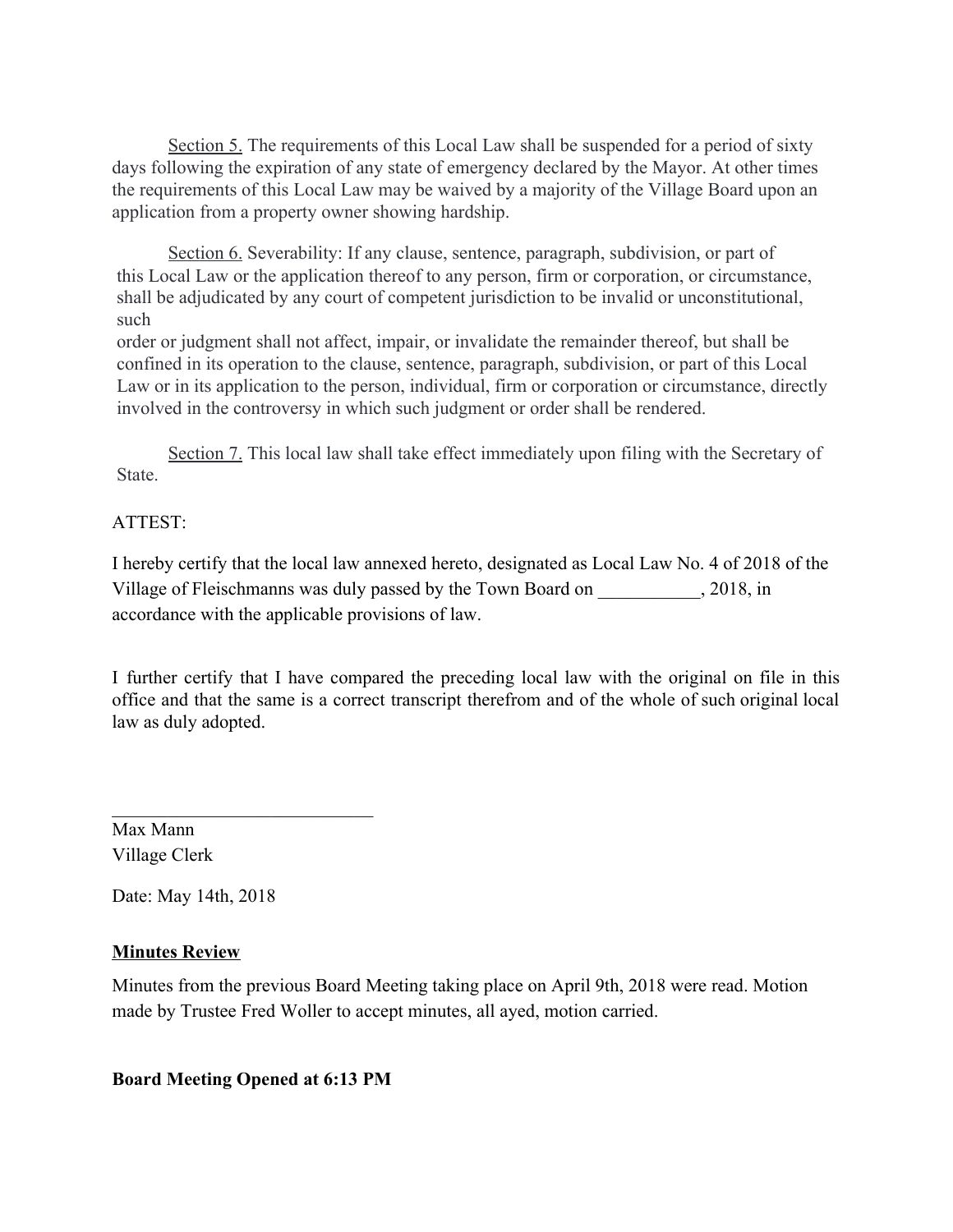## LOCAL LAW NO. ONE FOR THE YEAR 2018

## A LOCAL LAW TO ADD TWO MEMBERS TO THE ZONING BOARD OF APPEALS AND CREATE THE POSITION OF ALTERNATE MEMBER

Be it enacted by the Village Board of the Village of Fleischmanns as follows:

Section 1. Legislative Intent: It is the intent of this local law to expand the Village's Zoning Board of Appeals from three members to five and to create the position of Alternate **Member** 

Section 2. Authority: This local law is adopted pursuant to subdivisions 6 and 11 of Village Law §7-712, which expressly authorize a Village board to (1) increase a three member zoning board of appeals to five members; and (2) create the position of Alternate Member to the Zoning Board of Appeals

Section 3. The Village Board of the Village of Fleischmanns, County of Delaware hereby expands the three member Zoning Board of Appeal to five members and creates the position of Alternate Member.

Section 4. Severability: If any clause, sentence, paragraph, subdivision, or part of this Local Law or the application thereof to any person, firm or corporation, or circumstance, shall be adjusted by any court of competent jurisdiction to be invalid or unconstitutional, such order or judgment shall not affect, impair, or invalidate the remainder thereof, but shall be confined in its operation to the clause, sentence, paragraph, subdivision, or part of this Local Law or in its application to the person, individual, firm or corporation or circumstance, directly involved in the controversy in which such judgment or order shall be rendered.

Section 5. This local law shall take effect immediately upon filing with the Secretary of State.

NOW THEREFORE, BE IT RESOLVED AS FOLLOWS BY THE VILLAGE BOARD OF FLESICHMANS, DELAWARE COUNTY, NEW YORK:

The Village Law of Fleischmanns to Add Two Members to the Zoning Board of Appeals and Create the Position of Alternate Member, being Local Law No. 1 of 2018, is hereby adopted and the Village Clark is hereby directed

to file said Local Law with the Office of the Secretary of State in accordance with State Law.

WHEREUPON, the Resolution was put to a vote and recorded as follows:

Aye Nay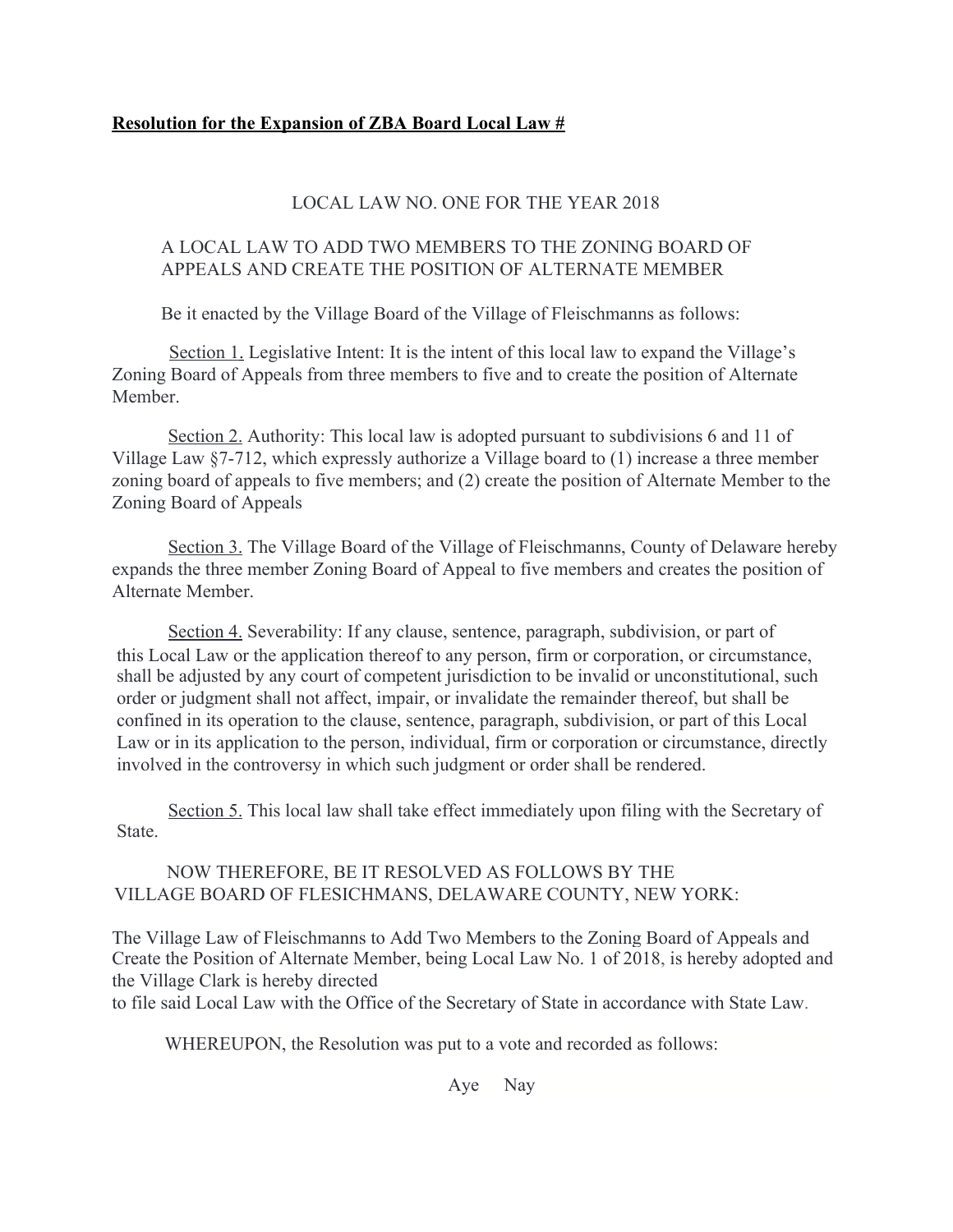| Mayor Kearney                                  | Aye                       |
|------------------------------------------------|---------------------------|
| Trustee Woller                                 | Aye                       |
| <b>Trustee Reilly</b>                          | Aye                       |
| Trustee Granito                                | Aye                       |
| Trustee Halpren                                | Aye                       |
| Signed this 12 <sup>th</sup> day of March 2018 | Maxim Mann, Village Clerk |

# ATTEST:

I hereby certify that the local law annexed hereto, designated as Local Law No.1of 2018 of the Village of Fleischmanns was duly passed by the Village Board on February 2018, in accordance with the applicable provisions of law.

I further certify that I have compared the preceding local law with the original on file in this office and that the same is a correct transcript therefrom and of the whole of such original local law as duly adopted.

Maxim Mann Village Clerk

Date: May 14th, 2018

# STATE OF NEW YORK COUNTY OF DELAWARE

 $\mathcal{L}_\text{max}$  , where  $\mathcal{L}_\text{max}$  , we have the set of  $\mathcal{L}_\text{max}$ 

I, the undersigned, hereby certify that the foregoing local law contains the correct text and that all proper proceedings have been had or taken for the enactment of the local law annexed hereto.

Carey Wagner

 $\mathcal{L}_\text{max}$  , where  $\mathcal{L}_\text{max}$  and  $\mathcal{L}_\text{max}$  and  $\mathcal{L}_\text{max}$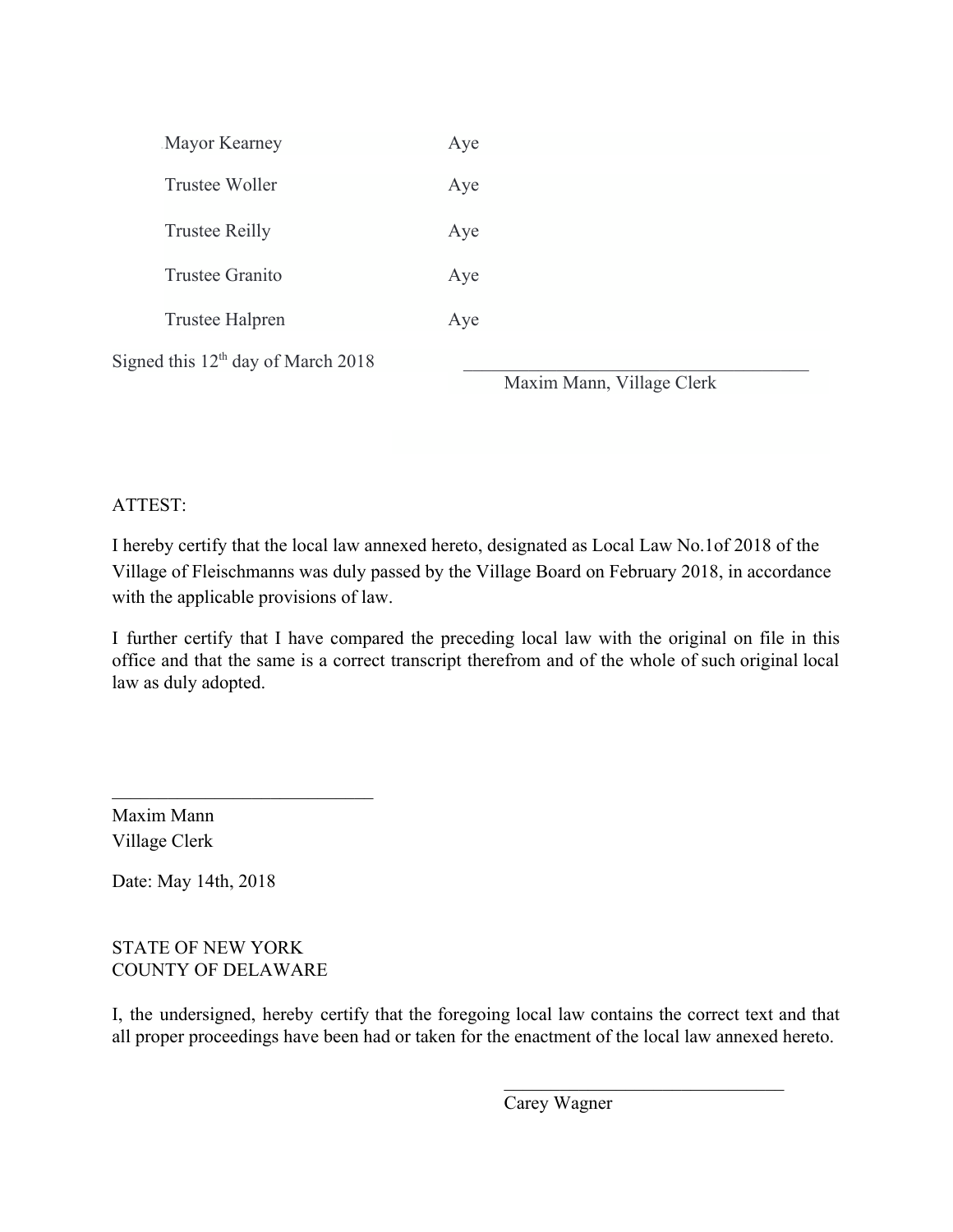Attorney for Village Village of Fleischmanns

## **Executive Session Code Enforcement Contract**

Motion made by Deputy Mayor Fred Woller to enter Executive Session, Trustee Daniel Halpern seconded. All aye, motion carried.

Motion made by Trustee Larry Reilly to exit Executive Session, Trustee John Granito seconded, All aye, motion carried. No action will be taken unless a new Village CEO is appointed.

# **Water Shut Off Notices**

In an effort to settle long past due accounts, Delinquent water customers will receive a 30 day notice of delinquency, once that 30 day period is up, a 72 hour notice will be posted on the property before the water is shut off.

# **Ball Field**

A discussion was held regarding the installation of LED street lighting in the ballpark in Fleischmanns Park. Daniel Halpern chose to be the point of contact.

## **Treasurer's Report**

The Treasurer presented the Treasurer's Report. Treasurer Winifred Zubin also presented a memorandum requesting a raise in hours to increase office efficiency. Fred Motioned to accept increase in treasurers hours retroactively, Trustee Larry Reilly Abstained, Trustee Daniel Halpern seconded, motion carried.

## **Vouchers**

Motion made by Mayor Don Kearney to pay vouchers, seconded by Fred Wollor. All aye, motion carried, vouchers signed.

## **Adjourn**

Motion made by Mayor Kearney to adjourn, Trustee Daniel Halpern seconded, all ayed; motion carried, meeting adjourned.